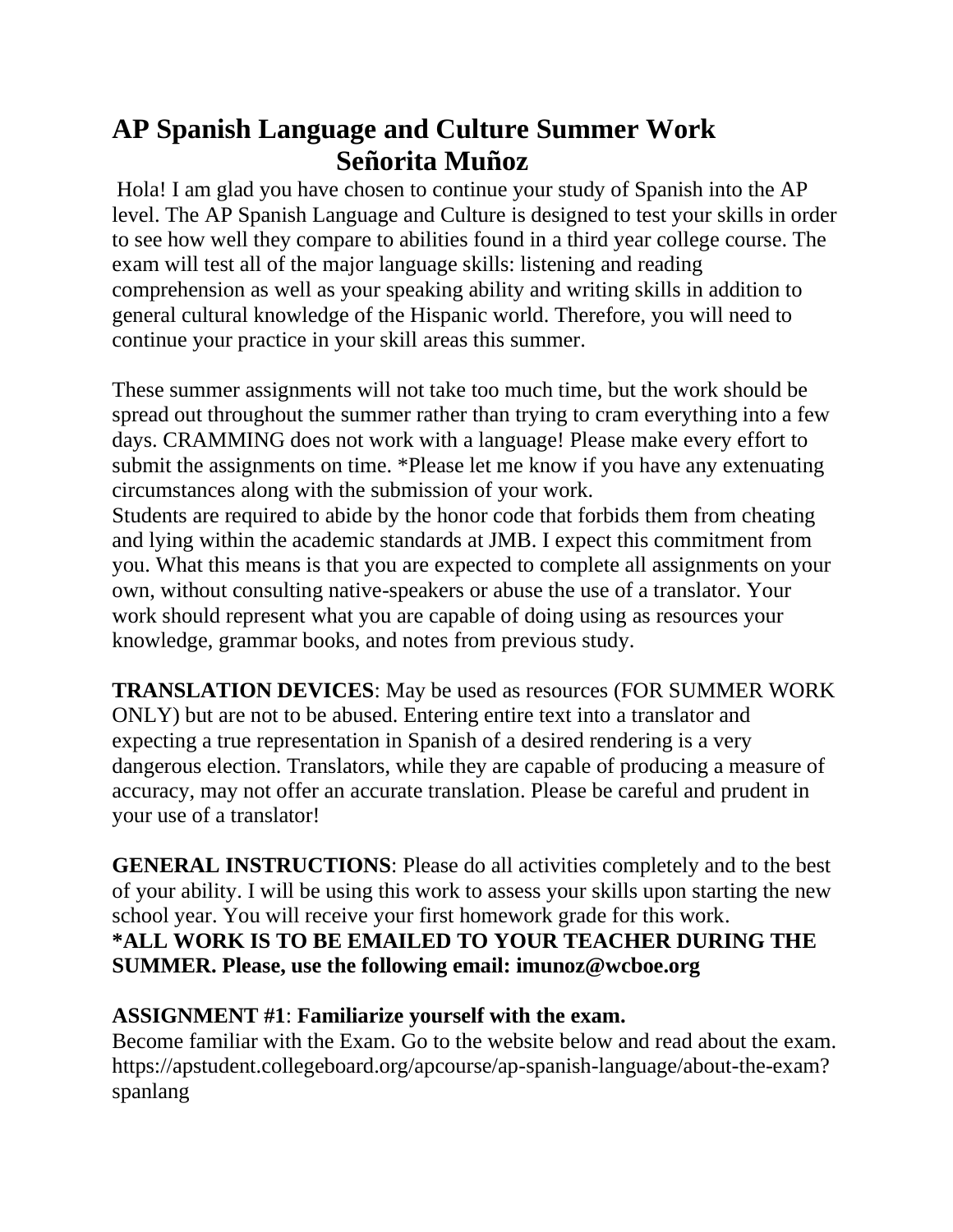Look at the tips that the College Board suggests for you: https://apstudent.collegeboard.org/apcourse/ap-spanish-language/exam-tips After you have read through everything, write a short summary (+/-100 words) in Spanish of what you have learned about the exam. Include some ideas of how you will be able to best study over the course of the year. You can include your hopes, plans areas of concern, etc. EMAIL YOUR SUMMARY NO LATER THAN June 21st!

#### **ASSIGNMENT #2: READING PRACTICE**

Reading is an important part of the AP Spanish Exam. To strengthen your Spanish reading comprehension and writing skills, you are to read 3 news articles in Spanish. Note new words you learn and use those words in original sentences. Use the form included at the very end of this entire document to record the articles you have read. Use three of the following topics and write your summaries that cover the three topics:

La economía Los derechos humanos El entretenimiento (la música, el cine, el arte, etc) Los días festivos (en el mundo español/latino) El medio ambiente La política Las ciencias naturales/físicas La tecnología La Inmigración Los deportes **NOTE:** I will be looking for use of the subjunctive, future, conditional, perfect tenses, imperfect and preterite etc. In addition I expect to see attention paid to basics such as noun/verb agreement, subject/verb agreement, ser vs. estar etc.

You may find news articles at these websites:

www.bbcmundo.com www.elpais.com

www.univision.com http://www.un.org/spanish/News

http://www.eluniversal.com.mx/noticias.html http://espanol.news.yahoo.com/ http://www.prensaescrita.com/ http://www.veintemundos.com/en/

PLEASE, only submit ONE article summary via e-mail at a time. I don't want you to be "superman or wonder woman" and submit all articles in one day. Summaries are due by 11:59pm on the due date. The due dates are Sunday June  $28<sup>th</sup>$ , July 12<sup>th</sup> and August 9th.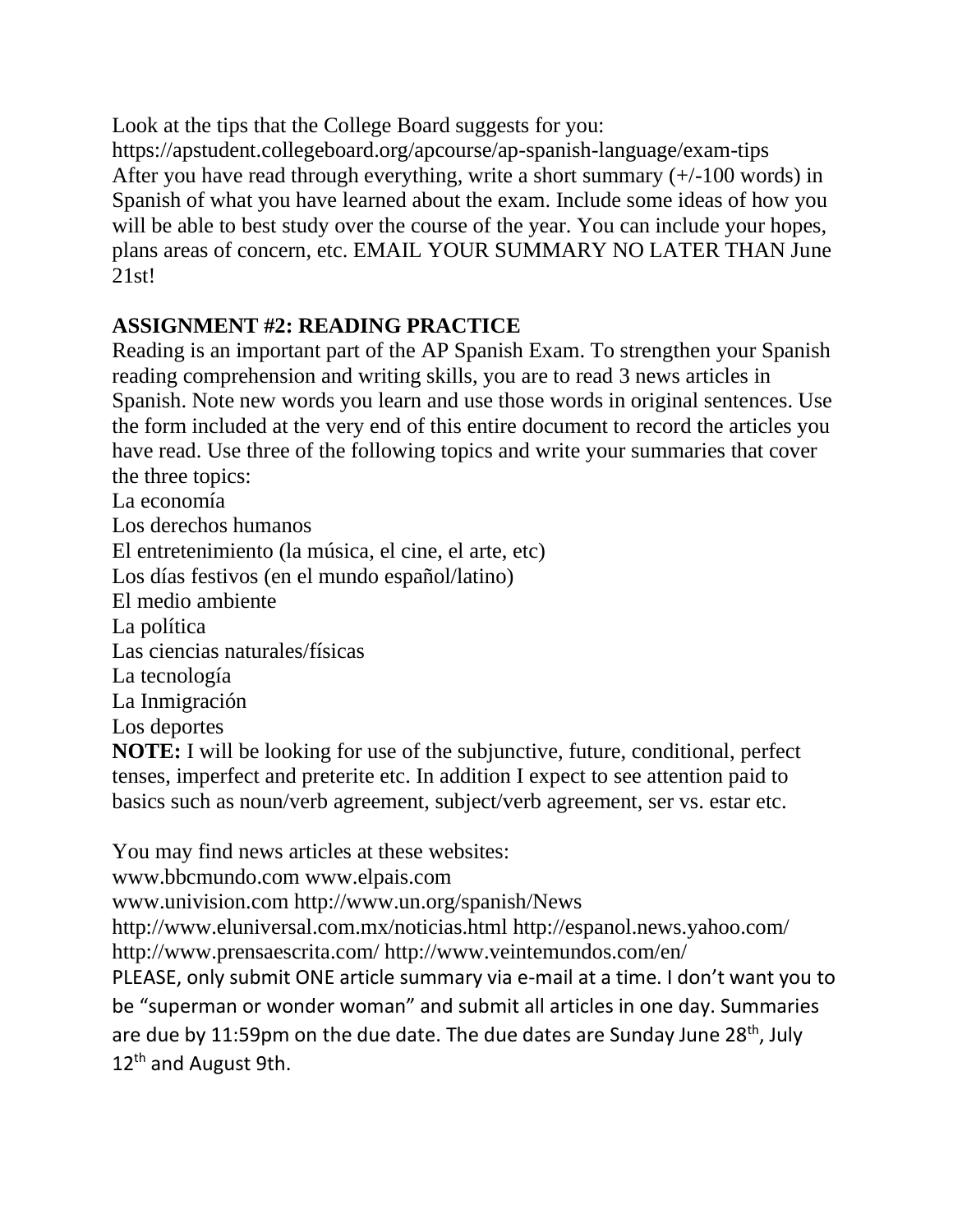## **Assignment #3: LISTENING PRACTICE!**

You are required to listen to authentic Spanish this summer. You may listen to the radio, CDs, streaming radio, podcasts or view YouTube, TV/movies. Please note the webpage, radio name etc. At the beginning it may be hard to understand the first time, so you may listen to it more than once, take notes, etc. Use the attached listening log for each activity.

**You may find some interesting items on these websites: www.notesinspanish.com** 

**www.rtve.es/ree/** 

**http://www.vmetv.com/ http://www.bbc.co.uk/podcasts/series/mh http://www.20minutos.es/** 

**Your assignment is to log one "Listening log" and sent via e-mail.** The summery is due by 11:59pm on Sunday July 19th.

### **ASSIGNMENT #4: SPEAKING**

Get the telephone number of a classmate. Call him/her at least once. Speak in Spanish about what you have been doing or about something you have seen or read. Keep a log of your conversation. Note the name of the classmate and write, in Spanish, what you talked about.

COMPLETION OF SUMMER WORK COUNTS AS YOUR FIRST HOMEWORK GRADE!

ON THE NEXT PAGE YOU WILL FIND THE FORMS YOU NEED TO RECORD THE ARTICLES YOU HAVE READ AND THE LISTENING ACTIVITIES YOU HAVE COMPLETED.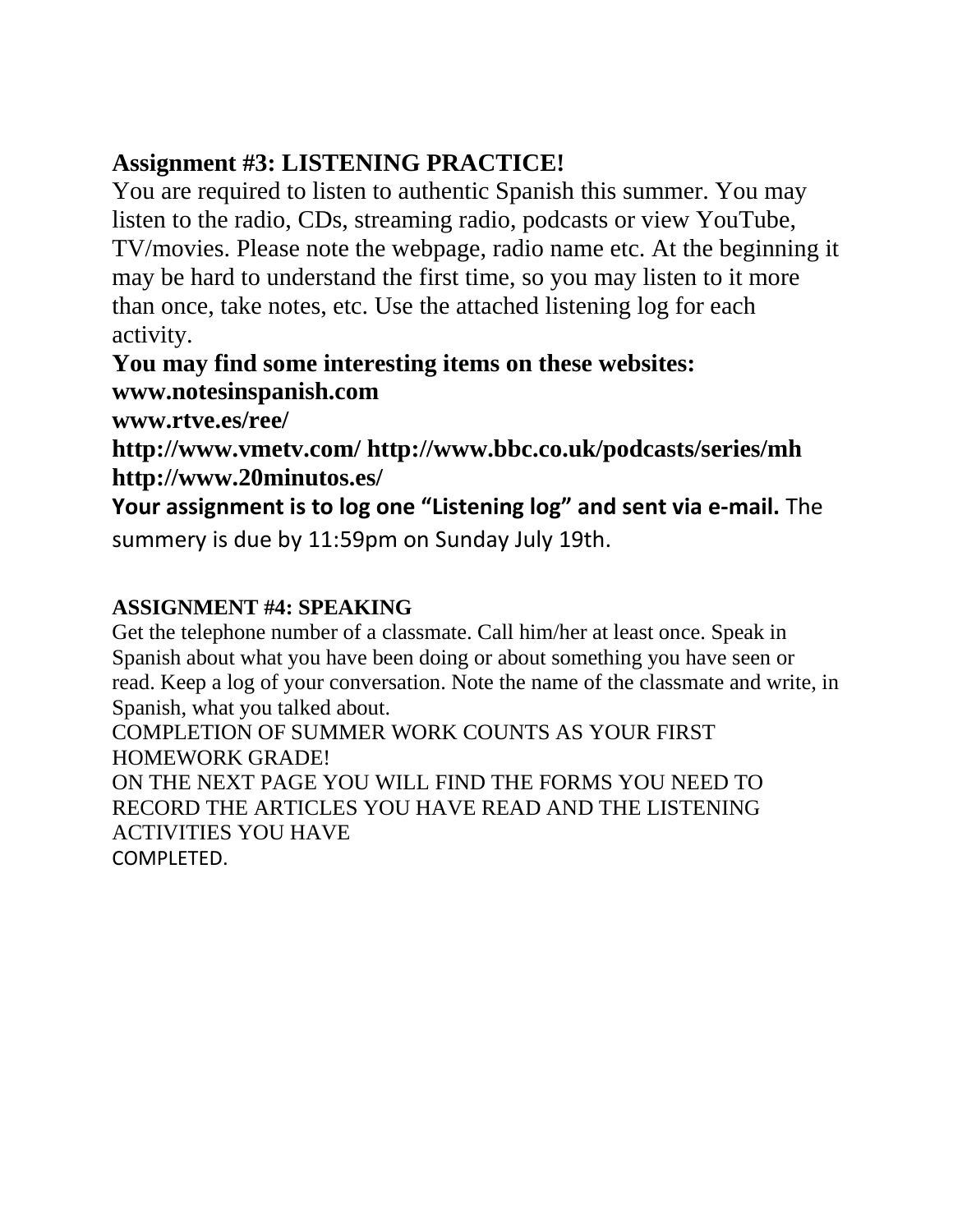| Listening Log                                   |  |
|-------------------------------------------------|--|
| Selecciona: TV Radio Podcast Otro               |  |
|                                                 |  |
| Nombre del                                      |  |
| Resumen/Comentarios (por lo menos 60 palabras): |  |
|                                                 |  |
|                                                 |  |
|                                                 |  |
|                                                 |  |
|                                                 |  |
|                                                 |  |
|                                                 |  |
|                                                 |  |
|                                                 |  |
|                                                 |  |
|                                                 |  |
|                                                 |  |
|                                                 |  |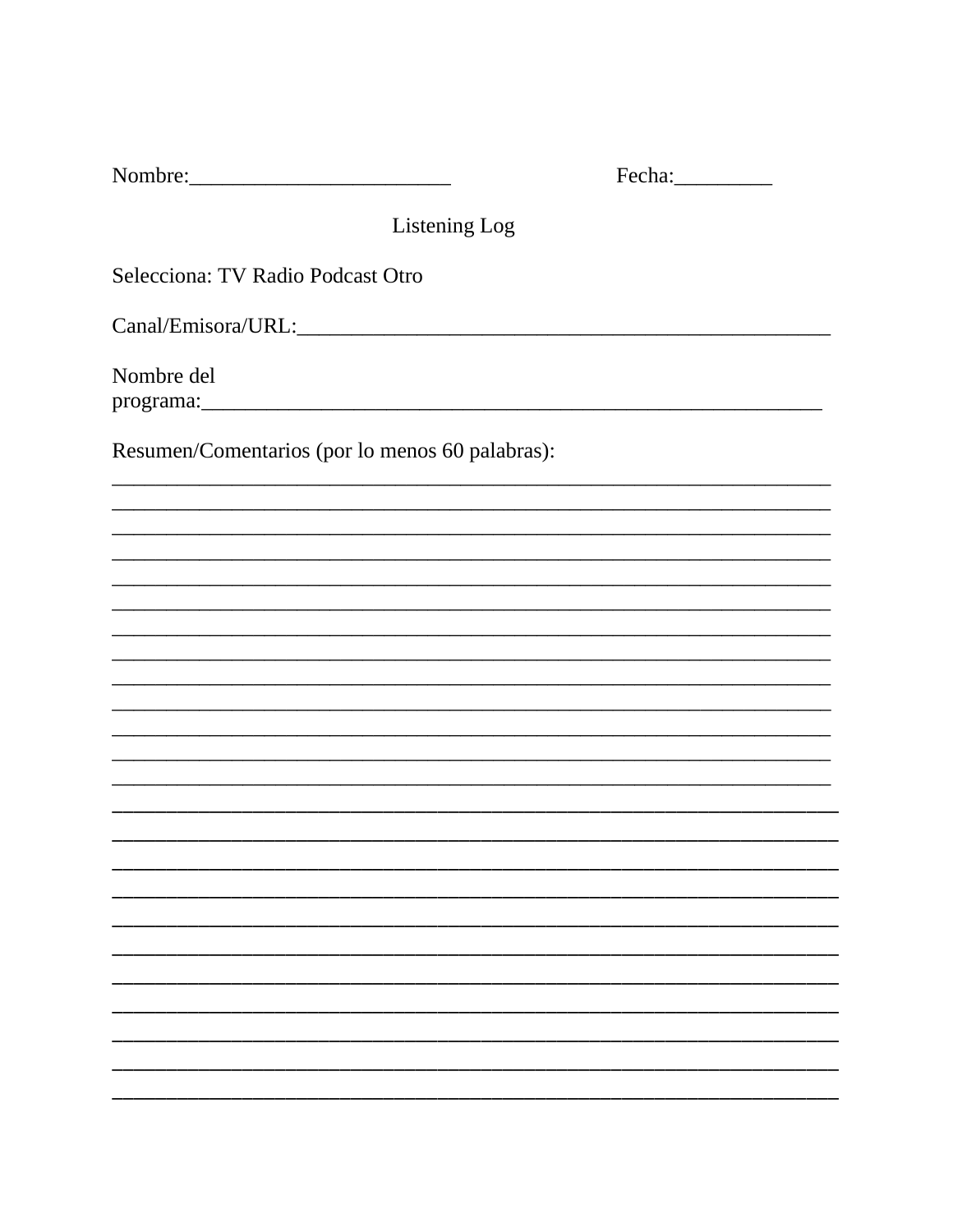| Nombre:      | Fecha: Fechand |
|--------------|----------------|
|              |                |
|              |                |
| $3.$ URL $o$ |                |
|              |                |
|              |                |

6. 10 Palabras Aprendidas y Definiciones o sinonimos en español.

| Palabras Aprendidas | Definición o Sinónimo |
|---------------------|-----------------------|
| 1.                  |                       |
| 2.                  |                       |
| 3.                  |                       |
| 4.                  |                       |
| 5.                  |                       |
| 6.                  |                       |
| 7.                  |                       |
| 8.                  |                       |
| 9.                  |                       |
| 10.                 |                       |